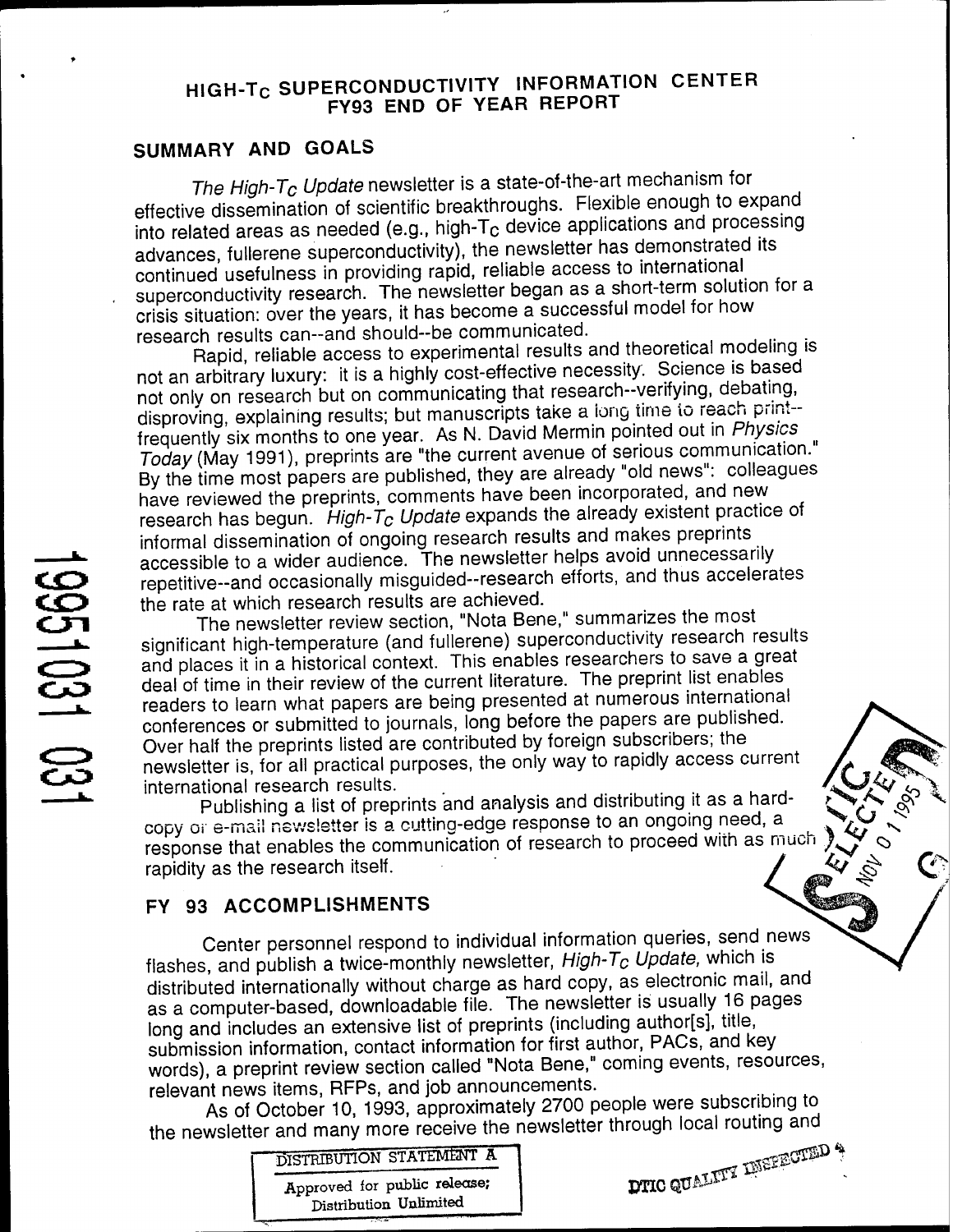# *High-T<sub>c</sub> Update* 29, 1993 2

copying arrangements. The e-mail subscription list includes almost 800 addresses all over the world and is rapidly growing. During FY93, a new more efficient way to send the e-mail version of the newsletter was developed, cutting down the computer time needed to mail newsletters by a factor of over 20. Developments are under way to provide additional choices to e-mail subscribers regarding the format in which they receive their newsletter. Subscribers include researchers at universities, government labs, and private industries; libraries; government agencies; journalists; patent attorneys; corporate R&D managers; high-school science teachers and students.

During FY93, twenty-four issues of *High-Tc Update* have been published and distributed to subscribers all over the world. The newsletter annual renewal process is presently under way in order to (1) ensure that only those who are interested receive the newsletter; (2) save on postage and printing expenses; (3) update and expand the information on the mailing-list database; and (4) generate voluntary contributions in support of the newsletter. Although some subscribers did not renew immediately, during the past fiscal year most eventually renewed and many new subscribers were added to the list.

Support for the newsletter during FY 93 was provided by DMS/BES/DOE (\$110,000), DARPA (\$30,000), ONR (\$20,000), NIST (\$15,000), NASA (\$15,000), and EPRI (\$15,000). The number of small donors increased markedly in FY 93, totaling approximately \$13,000.

# **FUTURE PLANS: FY 94 STATEMENT OF PROPOSED WORK**

Since the inception of the newsletter project in April 1987, major funding has been provided by DMS/BES/DOE, DARPA, ONR, AFOSR, NSF, NASA, NIST, and EPRI, and by individual and corporate donations and voluntary subscriptions. Additional funding sources will be located, and new ways to ensure that the newsletter is produced in a cost-effective manner will be explored.

During FY 94, every effort will be made to expand the network of researchers contributing to and receiving *High-Tc Update.* By ensuring the most complete coverage possible, we will be able to maximize the effectiveness of the newsletter as a rapid-communication vehicle.

As superconductivity research moves in new directions, including applications and technology transfer initiatives, the newsletter will continue to expand its coverage as necessary. We will also continue to publicize its availability to a somewhat different, but related, set of researchers.

The e-mail version will be offered in a choice of formats to subscribers. The final text after simple encoding and decoding procedures will be a more readable and attractive format.

Readers have requested more coverage of devices, applications, and processing, and a concerted effort will be made to report on these topics as R&D moves successfully from the lab to the marketplace. The editor is presently conducting a survey of subscribers to gauge topics of interest, and efforts are under way to increase industrial input to the newsletter.

The newsletter will continue to be published as hard copy and e-mail twice a month, twenty-four times a year.

Prepared by Sreepama Mitra, Principal Investigator, 10/20/93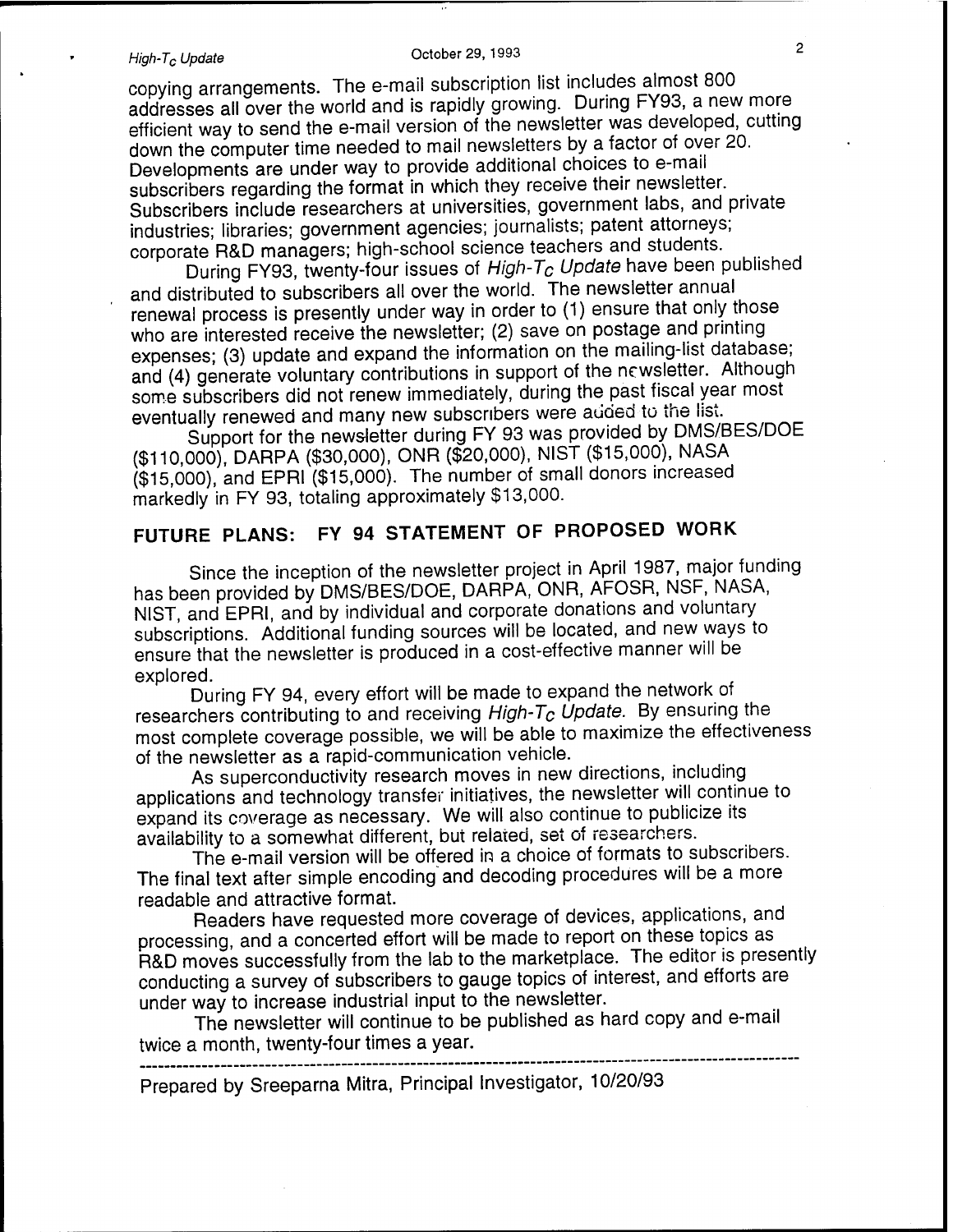#### FY93 End of Fiscal Year Letter (01 Oct 1992 - 30 Sep 1993)

#### ONR CONTRACT INFORMATION

Contract Title: **High-Tc Update Superconductivity Information Center Project**

**Performing Organization: |Qwa State University/Ames Lab**

e

Principal Investigator: Dr. Sreeparna Mitra

Contract Number: N00014-93-1 -0581

<sup>R</sup> & <sup>T</sup> Project Number: htsc028-105

ONR Scientific Officer:

Dr. Robert Pohanka

| Accesion For                                                   |                           |  |  |  |  |
|----------------------------------------------------------------|---------------------------|--|--|--|--|
| NTIS CRA& <b>I</b><br>DTIC TAB<br>Unannounced<br>Justification |                           |  |  |  |  |
| Bγ<br>Dist. ibution /                                          |                           |  |  |  |  |
| <b>Availability Codes</b>                                      |                           |  |  |  |  |
| Dist                                                           | Avail and   or<br>Special |  |  |  |  |
|                                                                |                           |  |  |  |  |

Enclosure (1)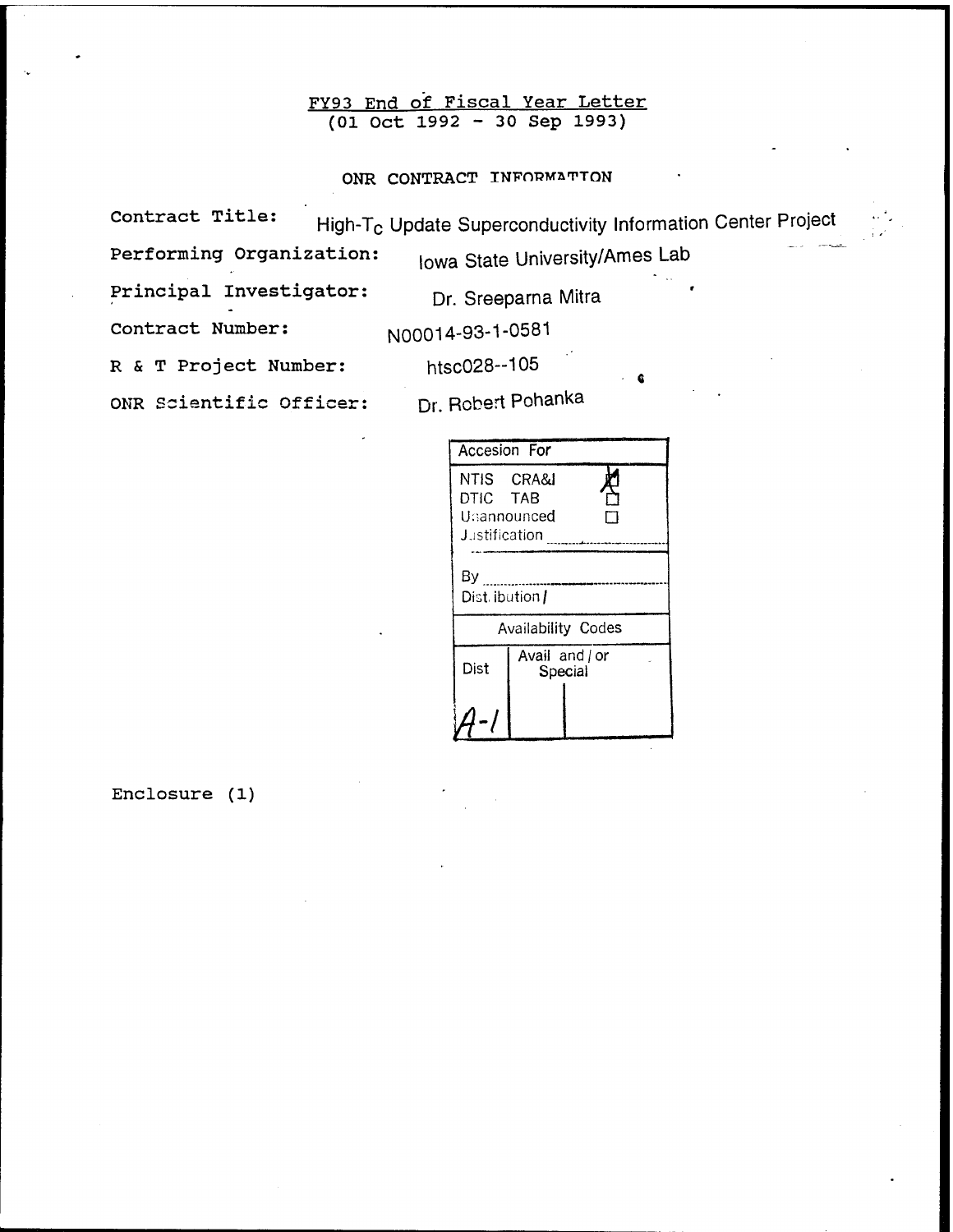- D. List of Publications/Reports/Presentations
- 1. Papers Published in Refereed Journals

2. Non-Refereed.Publications and Published Technical Reports

24 issues of High-Tc Update newsletter

3. Presentations a. Invited

b. Contributed

4. Books (and sections thereof)

Enclosure (2)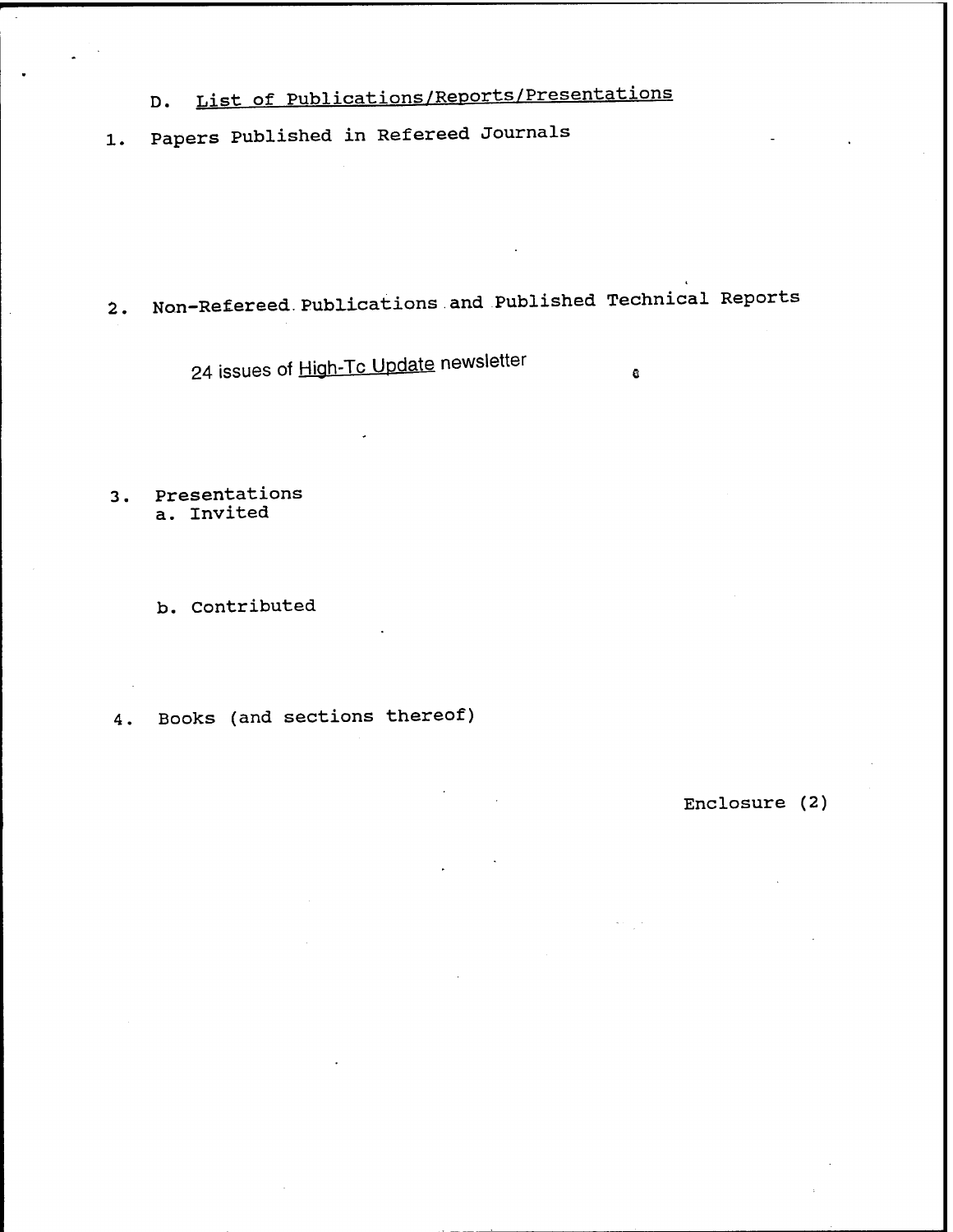Name of Person<br>Receiving Award

Recipient's Name, Sponsor and<br>
<u>Institution</u> Purpose of Award

 $\mathbf{a}$ 

Enclosure (3)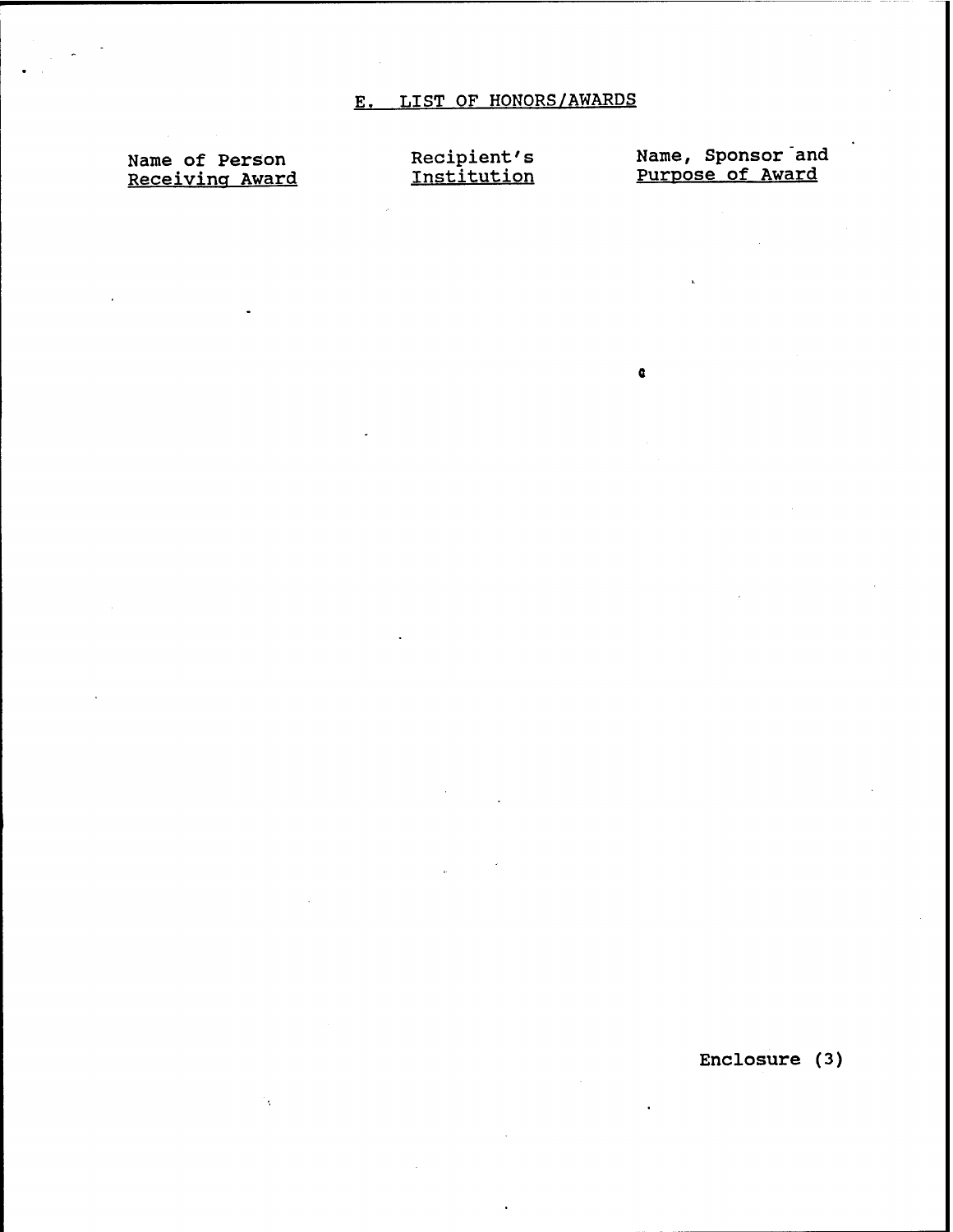#### H. SUMMARY OF FY93

#### PUBLICATIONS/PATENTS/PRESENTATIONS/HONORS/PARTICIPANTS (Number Only)

|                |                                                                                                                      | ONR                   | non ONR |
|----------------|----------------------------------------------------------------------------------------------------------------------|-----------------------|---------|
| a.             | Number of Papers Submitted to Referred Journal<br>but not yet published:                                             |                       |         |
| b.             | Number of Papers Published in Refereed<br>Journals:                                                                  |                       |         |
| $\mathsf{c}$ . | Number of Books or Chapters Submitted but not<br>yet Published:                                                      |                       |         |
| d.             | Number of Books or Chapters Published:                                                                               |                       |         |
| e.             | Number of Printed Technical Reports &<br>Non-Referred Papers:                                                        | <b>24 NEWSLETTERS</b> |         |
| f.             | Number of Patents Filed:                                                                                             |                       |         |
| g.             | Number of Patents Granted:                                                                                           |                       |         |
| h.             | Number of Invited Presentations at Workshops<br>or Prof. Society Meetings:                                           |                       |         |
| i.             | Number of Contributed Presentations at<br>Workshops or Prof. Society Meetings:                                       |                       |         |
| j.             | Honors/Awards/Prizes for Contract/Grant<br>Employees:<br>(selected list attached)                                    |                       |         |
| k.             | Number of Graduate Students and Post-Docs<br>Supported at least 25% this year on<br>contract grant:                  |                       |         |
|                | Grad Students:<br>TOTAL<br>Female<br>Minority<br>TOTAL<br>Post Doc:<br>Female<br>Minority                            |                       |         |
| ı.             | Number of Female or Minority PIs or CO-PIs<br>New Female<br>Continuing Female<br>New Minority<br>Continuing Minority | 1                     |         |

Enclosure (4)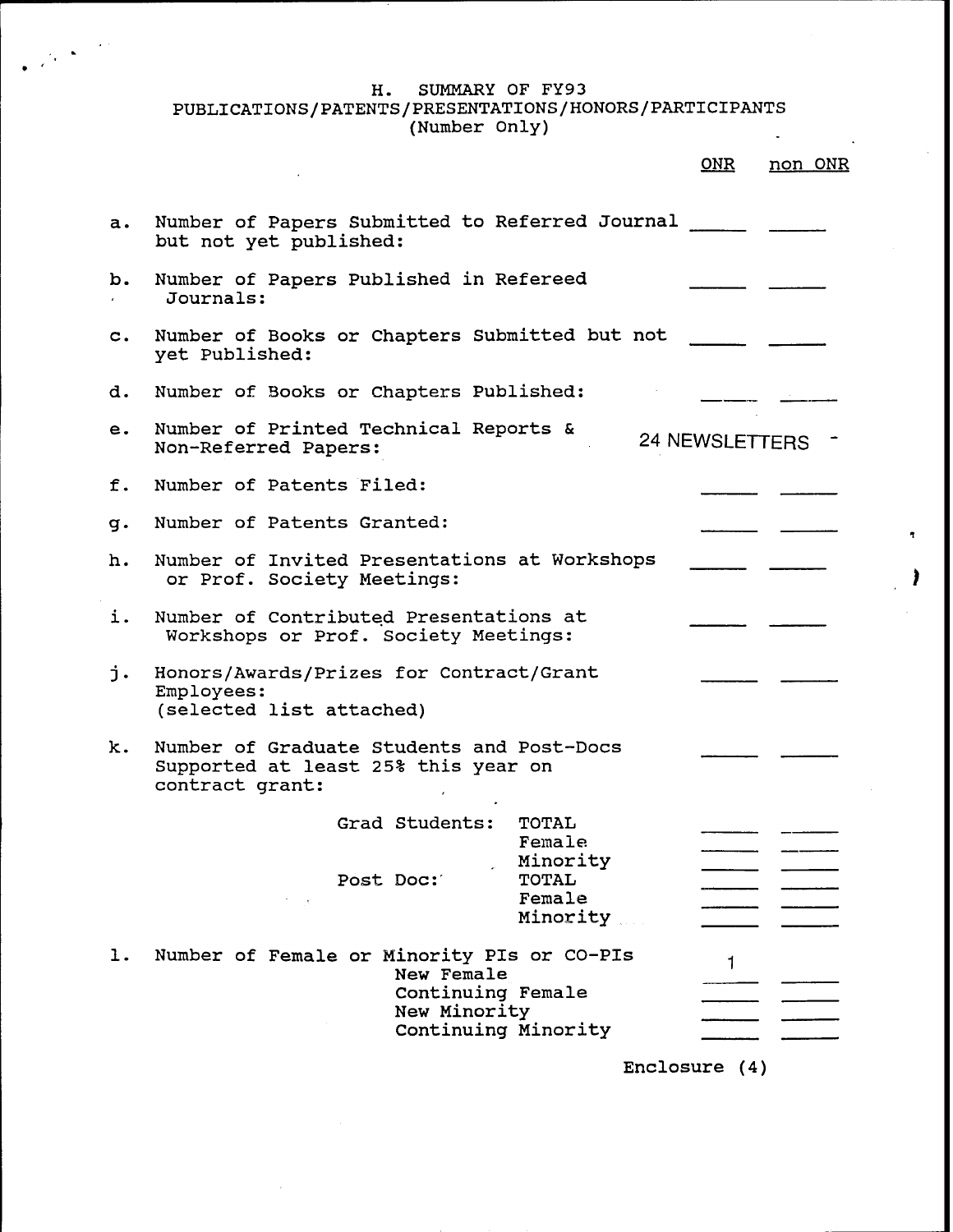

OFFICE OF THE UNDER SECRETARY OF DEFENSE (ACQUISITION) DEFENSE TECHNICAL INFORMATION CENTER **CAMERON STATION** ALEXANDRIA, VIRGINIA 22301-6145

**r\*v**

**IN REPLY DTIC-OCC** 

SUBJECT: Distribution Statements on Technical Documents

OFFICE Of NAVAL RESEARCH CORPORATE PROCRAMS DIVISION ONR 333 TO: 800 NORTH QUINCY STREET ARLINGTON, VA 22217-5GG0

 $\bigcirc$ <br>1. Reference: DoD Directive 5230.24, Distribution Statements on Technical Documents,  $\begin{matrix} \diagup \\ \textrm{Q} \end{matrix}$  1. Referer<br>18 Mar 87.

§ <sup>2</sup> The Defense Technical Information Center received the enclosed report (referenced below) which is not marked in accordance with the above reference.<br>ANNUAL FY93 REPORT

\C\ N00014-93-1-0581 ^? TITLE: HIGH-TC **SUPERCONDUCTIVITY** INFORMATION CENTER

3. We request the appropriate distribution statement be assigned and the report returned to DTIC within 5 working days.

4. Approved distribution statements are listed on the reverse of this letter. If you have any questions regarding these statements, call DTIC's Cataloging Branch, (703) 274-6837.

FOR THE ADMINISTRATOR:

GOPALAKRISHNAN NAIR 1 Encl<br>Chief, Cataloging Branch

FL-171 Jul93